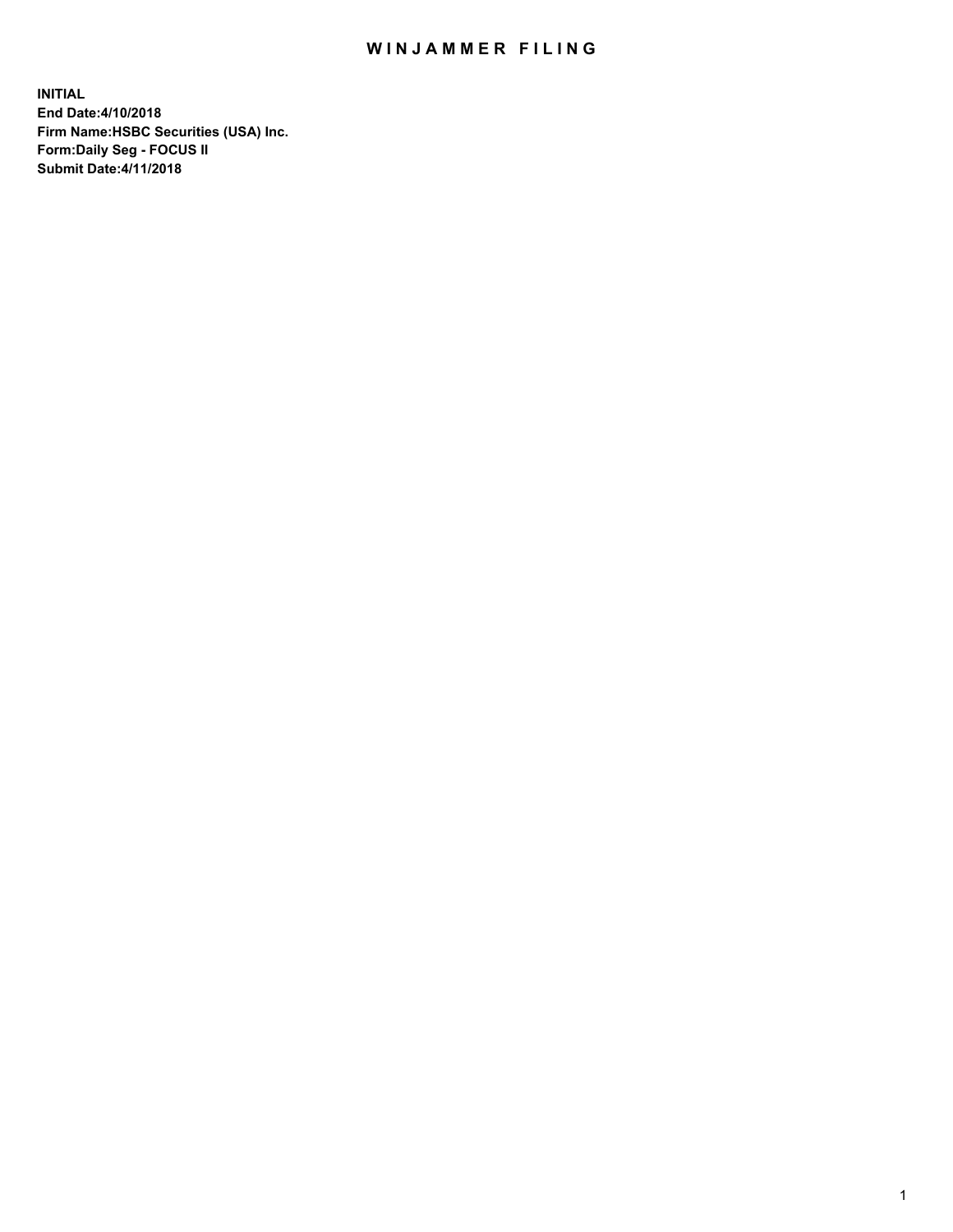## **INITIAL End Date:4/10/2018 Firm Name:HSBC Securities (USA) Inc. Form:Daily Seg - FOCUS II Submit Date:4/11/2018 Daily Segregation - Cover Page**

| Name of Company<br><b>Contact Name</b><br><b>Contact Phone Number</b><br><b>Contact Email Address</b>                                                                                                                                                                                                                         | <b>HSBC Securities (USA) Inc.</b><br><b>Michael Vacca</b><br>212-525-7951<br>michael.vacca@us.hsbc.com |
|-------------------------------------------------------------------------------------------------------------------------------------------------------------------------------------------------------------------------------------------------------------------------------------------------------------------------------|--------------------------------------------------------------------------------------------------------|
| FCM's Customer Segregated Funds Residual Interest Target (choose one):<br>a. Minimum dollar amount: ; or<br>b. Minimum percentage of customer segregated funds required:%; or<br>c. Dollar amount range between: and; or<br>d. Percentage range of customer segregated funds required between: % and %.                       | 147,000,000<br><u>0</u><br><u>00</u><br>00                                                             |
| FCM's Customer Secured Amount Funds Residual Interest Target (choose one):<br>a. Minimum dollar amount: ; or<br>b. Minimum percentage of customer secured funds required:%; or<br>c. Dollar amount range between: and; or<br>d. Percentage range of customer secured funds required between: % and %.                         | 25,000,000<br><u>0</u><br><u>00</u><br>00                                                              |
| FCM's Cleared Swaps Customer Collateral Residual Interest Target (choose one):<br>a. Minimum dollar amount: ; or<br>b. Minimum percentage of cleared swaps customer collateral required:%; or<br>c. Dollar amount range between: and; or<br>d. Percentage range of cleared swaps customer collateral required between:% and%. | 95,000,000<br><u>0</u><br><u>00</u><br><u>00</u>                                                       |

Attach supporting documents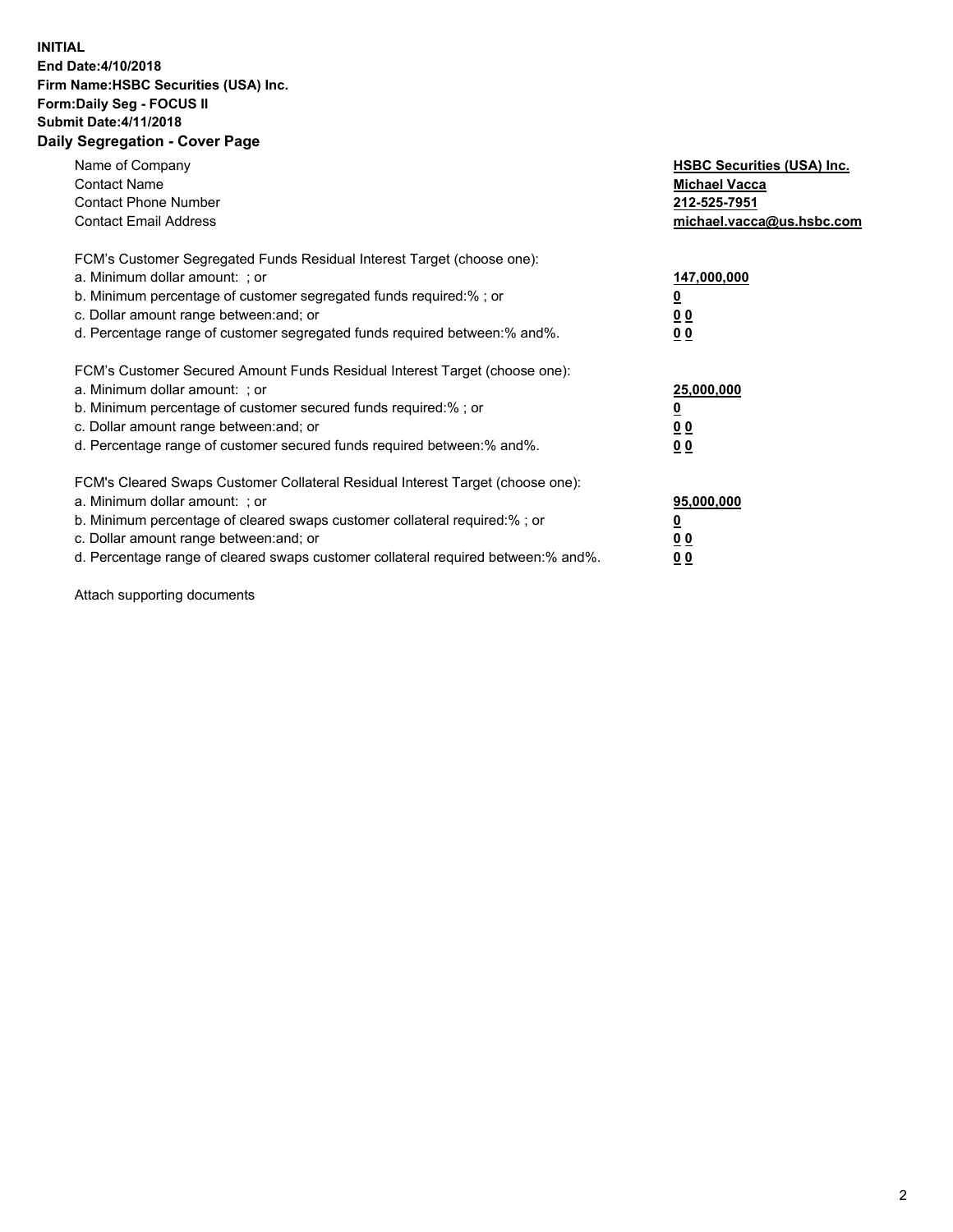**INITIAL End Date:4/10/2018 Firm Name:HSBC Securities (USA) Inc. Form:Daily Seg - FOCUS II Submit Date:4/11/2018 Daily Segregation - Secured Amounts**

Foreign Futures and Foreign Options Secured Amounts Amount required to be set aside pursuant to law, rule or regulation of a foreign government or a rule of a self-regulatory organization authorized thereunder **0** [7305] 1. Net ledger balance - Foreign Futures and Foreign Option Trading - All Customers A. Cash **69,294,307** [7315] B. Securities (at market) **80,391,763** [7317] 2. Net unrealized profit (loss) in open futures contracts traded on a foreign board of trade **9,297,595** [7325] 3. Exchange traded options a. Market value of open option contracts purchased on a foreign board of trade **0** [7335] b. Market value of open contracts granted (sold) on a foreign board of trade **0** [7337] 4. Net equity (deficit) (add lines 1. 2. and 3.) **158,983,665** [7345] 5. Account liquidating to a deficit and account with a debit balances - gross amount **2,453,274** [7351] Less: amount offset by customer owned securities **-2,434,899** [7352] **18,375** [7354] 6. Amount required to be set aside as the secured amount - Net Liquidating Equity Method (add lines 4 and 5) **159,002,040** [7355] 7. Greater of amount required to be set aside pursuant to foreign jurisdiction (above) or line 6. **159,002,040** [7360] FUNDS DEPOSITED IN SEPARATE REGULATION 30.7 ACCOUNTS 1. Cash in banks A. Banks located in the United States **92,070,005** [7500] B. Other banks qualified under Regulation 30.7 **0** [7520] **92,070,005** [7530] 2. Securities A. In safekeeping with banks located in the United States **33,121,493** [7540] B. In safekeeping with other banks qualified under Regulation 30.7 **0** [7560] **33,121,493** [7570] 3. Equities with registered futures commission merchants A. Cash **0** [7580] B. Securities **0** [7590] C. Unrealized gain (loss) on open futures contracts **0** [7600] D. Value of long option contracts **0** [7610] E. Value of short option contracts **0** [7615] **0** [7620] 4. Amounts held by clearing organizations of foreign boards of trade A. Cash **0** [7640] B. Securities **0** [7650] C. Amount due to (from) clearing organization - daily variation **0** [7660] D. Value of long option contracts **0** [7670] E. Value of short option contracts **0** [7675] **0** [7680] 5. Amounts held by members of foreign boards of trade A. Cash **19,850,564** [7700] B. Securities **47,270,270** [7710] C. Unrealized gain (loss) on open futures contracts **9,297,595** [7720] D. Value of long option contracts **0** [7730] E. Value of short option contracts **0** [7735] **76,418,429** [7740] 6. Amounts with other depositories designated by a foreign board of trade **0** [7760] 7. Segregated funds on hand **0** [7765] 8. Total funds in separate section 30.7 accounts **201,609,927** [7770] 9. Excess (deficiency) Set Aside for Secured Amount (subtract line 7 Secured Statement Page 1 from Line 8) **42,607,887** [7380] 10. Management Target Amount for Excess funds in separate section 30.7 accounts **25,000,000** [7780] 11. Excess (deficiency) funds in separate 30.7 accounts over (under) Management Target **17,607,887** [7785]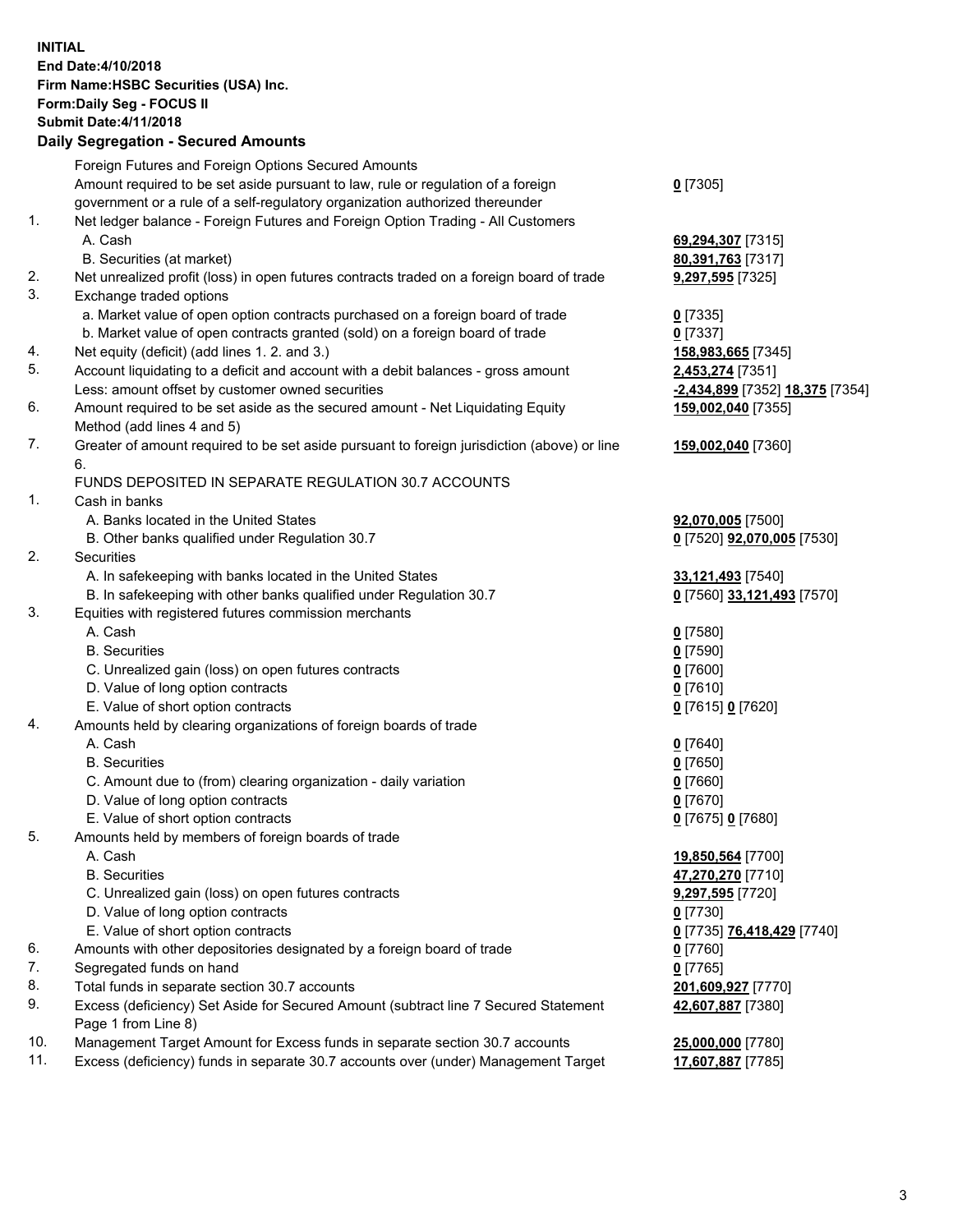| <b>Submit Date: 4/11/2018</b><br>Daily Segregation - Segregation Statement<br>SEGREGATION REQUIREMENTS(Section 4d(2) of the CEAct)<br>1.<br>Net ledger balance<br>A. Cash<br>771,484,216 [7010]<br>B. Securities (at market)<br>1,195,576,345 [7020]<br>2.<br>Net unrealized profit (loss) in open futures contracts traded on a contract market<br>-305,054,947 [7030]<br>3.<br>Exchange traded options<br>A. Add market value of open option contracts purchased on a contract market<br>226,987,415 [7032]<br>B. Deduct market value of open option contracts granted (sold) on a contract market<br>-33,977,764 [7033]<br>Net equity (deficit) (add lines 1, 2 and 3)<br>1,855,015,265 [7040]<br>4.<br>5.<br>Accounts liquidating to a deficit and accounts with<br>debit balances - gross amount<br>15,961,761 [7045]<br>Less: amount offset by customer securities<br>-15,961,687 [7047] 74 [7050]<br>6.<br>Amount required to be segregated (add lines 4 and 5)<br>1,855,015,339 [7060]<br>FUNDS IN SEGREGATED ACCOUNTS<br>7.<br>Deposited in segregated funds bank accounts<br>A. Cash<br>29,699,924 [7070]<br>$0$ [7080]<br>B. Securities representing investments of customers' funds (at market)<br>C. Securities held for particular customers or option customers in lieu of cash (at<br>219,324,868 [7090]<br>market)<br>8.<br>Margins on deposit with derivatives clearing organizations of contract markets<br>A. Cash<br>571,275,096 [7100]<br>$0$ [7110]<br>B. Securities representing investments of customers' funds (at market)<br>C. Securities held for particular customers or option customers in lieu of cash (at<br>927,146,047 [7120]<br>market)<br>9.<br>Net settlement from (to) derivatives clearing organizations of contract markets<br>17,354,463 [7130]<br>10.<br>Exchange traded options<br>A. Value of open long option contracts<br>226,987,415 [7132]<br>B. Value of open short option contracts<br>-33,977,764 [7133]<br>Net equities with other FCMs<br>11.<br>A. Net liquidating equity<br>8,681,525 [7140]<br>B. Securities representing investments of customers' funds (at market)<br>0 [7160]<br>C. Securities held for particular customers or option customers in lieu of cash (at<br>$0$ [7170]<br>market)<br>12.<br>Segregated funds on hand<br>49,105,430 [7150]<br>13.<br>Total amount in segregation (add lines 7 through 12)<br>2,015,597,004 [7180]<br>14.<br>Excess (deficiency) funds in segregation (subtract line 6 from line 13)<br>160,581,665 [7190]<br>15.<br>Management Target Amount for Excess funds in segregation<br>147,000,000 [7194] | <b>INITIAL</b> | End Date: 4/10/2018<br>Firm Name: HSBC Securities (USA) Inc.<br>Form: Daily Seg - FOCUS II |  |  |  |  |  |
|-------------------------------------------------------------------------------------------------------------------------------------------------------------------------------------------------------------------------------------------------------------------------------------------------------------------------------------------------------------------------------------------------------------------------------------------------------------------------------------------------------------------------------------------------------------------------------------------------------------------------------------------------------------------------------------------------------------------------------------------------------------------------------------------------------------------------------------------------------------------------------------------------------------------------------------------------------------------------------------------------------------------------------------------------------------------------------------------------------------------------------------------------------------------------------------------------------------------------------------------------------------------------------------------------------------------------------------------------------------------------------------------------------------------------------------------------------------------------------------------------------------------------------------------------------------------------------------------------------------------------------------------------------------------------------------------------------------------------------------------------------------------------------------------------------------------------------------------------------------------------------------------------------------------------------------------------------------------------------------------------------------------------------------------------------------------------------------------------------------------------------------------------------------------------------------------------------------------------------------------------------------------------------------------------------------------------------------------------------------------------------------------------------------------------------------------------------------------------------------------------------------------------------------------------------------------------------------------------------------|----------------|--------------------------------------------------------------------------------------------|--|--|--|--|--|
|                                                                                                                                                                                                                                                                                                                                                                                                                                                                                                                                                                                                                                                                                                                                                                                                                                                                                                                                                                                                                                                                                                                                                                                                                                                                                                                                                                                                                                                                                                                                                                                                                                                                                                                                                                                                                                                                                                                                                                                                                                                                                                                                                                                                                                                                                                                                                                                                                                                                                                                                                                                                             |                |                                                                                            |  |  |  |  |  |
|                                                                                                                                                                                                                                                                                                                                                                                                                                                                                                                                                                                                                                                                                                                                                                                                                                                                                                                                                                                                                                                                                                                                                                                                                                                                                                                                                                                                                                                                                                                                                                                                                                                                                                                                                                                                                                                                                                                                                                                                                                                                                                                                                                                                                                                                                                                                                                                                                                                                                                                                                                                                             |                |                                                                                            |  |  |  |  |  |
|                                                                                                                                                                                                                                                                                                                                                                                                                                                                                                                                                                                                                                                                                                                                                                                                                                                                                                                                                                                                                                                                                                                                                                                                                                                                                                                                                                                                                                                                                                                                                                                                                                                                                                                                                                                                                                                                                                                                                                                                                                                                                                                                                                                                                                                                                                                                                                                                                                                                                                                                                                                                             |                |                                                                                            |  |  |  |  |  |
|                                                                                                                                                                                                                                                                                                                                                                                                                                                                                                                                                                                                                                                                                                                                                                                                                                                                                                                                                                                                                                                                                                                                                                                                                                                                                                                                                                                                                                                                                                                                                                                                                                                                                                                                                                                                                                                                                                                                                                                                                                                                                                                                                                                                                                                                                                                                                                                                                                                                                                                                                                                                             |                |                                                                                            |  |  |  |  |  |
|                                                                                                                                                                                                                                                                                                                                                                                                                                                                                                                                                                                                                                                                                                                                                                                                                                                                                                                                                                                                                                                                                                                                                                                                                                                                                                                                                                                                                                                                                                                                                                                                                                                                                                                                                                                                                                                                                                                                                                                                                                                                                                                                                                                                                                                                                                                                                                                                                                                                                                                                                                                                             |                |                                                                                            |  |  |  |  |  |
|                                                                                                                                                                                                                                                                                                                                                                                                                                                                                                                                                                                                                                                                                                                                                                                                                                                                                                                                                                                                                                                                                                                                                                                                                                                                                                                                                                                                                                                                                                                                                                                                                                                                                                                                                                                                                                                                                                                                                                                                                                                                                                                                                                                                                                                                                                                                                                                                                                                                                                                                                                                                             |                |                                                                                            |  |  |  |  |  |
|                                                                                                                                                                                                                                                                                                                                                                                                                                                                                                                                                                                                                                                                                                                                                                                                                                                                                                                                                                                                                                                                                                                                                                                                                                                                                                                                                                                                                                                                                                                                                                                                                                                                                                                                                                                                                                                                                                                                                                                                                                                                                                                                                                                                                                                                                                                                                                                                                                                                                                                                                                                                             |                |                                                                                            |  |  |  |  |  |
|                                                                                                                                                                                                                                                                                                                                                                                                                                                                                                                                                                                                                                                                                                                                                                                                                                                                                                                                                                                                                                                                                                                                                                                                                                                                                                                                                                                                                                                                                                                                                                                                                                                                                                                                                                                                                                                                                                                                                                                                                                                                                                                                                                                                                                                                                                                                                                                                                                                                                                                                                                                                             |                |                                                                                            |  |  |  |  |  |
|                                                                                                                                                                                                                                                                                                                                                                                                                                                                                                                                                                                                                                                                                                                                                                                                                                                                                                                                                                                                                                                                                                                                                                                                                                                                                                                                                                                                                                                                                                                                                                                                                                                                                                                                                                                                                                                                                                                                                                                                                                                                                                                                                                                                                                                                                                                                                                                                                                                                                                                                                                                                             |                |                                                                                            |  |  |  |  |  |
|                                                                                                                                                                                                                                                                                                                                                                                                                                                                                                                                                                                                                                                                                                                                                                                                                                                                                                                                                                                                                                                                                                                                                                                                                                                                                                                                                                                                                                                                                                                                                                                                                                                                                                                                                                                                                                                                                                                                                                                                                                                                                                                                                                                                                                                                                                                                                                                                                                                                                                                                                                                                             |                |                                                                                            |  |  |  |  |  |
|                                                                                                                                                                                                                                                                                                                                                                                                                                                                                                                                                                                                                                                                                                                                                                                                                                                                                                                                                                                                                                                                                                                                                                                                                                                                                                                                                                                                                                                                                                                                                                                                                                                                                                                                                                                                                                                                                                                                                                                                                                                                                                                                                                                                                                                                                                                                                                                                                                                                                                                                                                                                             |                |                                                                                            |  |  |  |  |  |
|                                                                                                                                                                                                                                                                                                                                                                                                                                                                                                                                                                                                                                                                                                                                                                                                                                                                                                                                                                                                                                                                                                                                                                                                                                                                                                                                                                                                                                                                                                                                                                                                                                                                                                                                                                                                                                                                                                                                                                                                                                                                                                                                                                                                                                                                                                                                                                                                                                                                                                                                                                                                             |                |                                                                                            |  |  |  |  |  |
|                                                                                                                                                                                                                                                                                                                                                                                                                                                                                                                                                                                                                                                                                                                                                                                                                                                                                                                                                                                                                                                                                                                                                                                                                                                                                                                                                                                                                                                                                                                                                                                                                                                                                                                                                                                                                                                                                                                                                                                                                                                                                                                                                                                                                                                                                                                                                                                                                                                                                                                                                                                                             |                |                                                                                            |  |  |  |  |  |
|                                                                                                                                                                                                                                                                                                                                                                                                                                                                                                                                                                                                                                                                                                                                                                                                                                                                                                                                                                                                                                                                                                                                                                                                                                                                                                                                                                                                                                                                                                                                                                                                                                                                                                                                                                                                                                                                                                                                                                                                                                                                                                                                                                                                                                                                                                                                                                                                                                                                                                                                                                                                             |                |                                                                                            |  |  |  |  |  |
|                                                                                                                                                                                                                                                                                                                                                                                                                                                                                                                                                                                                                                                                                                                                                                                                                                                                                                                                                                                                                                                                                                                                                                                                                                                                                                                                                                                                                                                                                                                                                                                                                                                                                                                                                                                                                                                                                                                                                                                                                                                                                                                                                                                                                                                                                                                                                                                                                                                                                                                                                                                                             |                |                                                                                            |  |  |  |  |  |
|                                                                                                                                                                                                                                                                                                                                                                                                                                                                                                                                                                                                                                                                                                                                                                                                                                                                                                                                                                                                                                                                                                                                                                                                                                                                                                                                                                                                                                                                                                                                                                                                                                                                                                                                                                                                                                                                                                                                                                                                                                                                                                                                                                                                                                                                                                                                                                                                                                                                                                                                                                                                             |                |                                                                                            |  |  |  |  |  |
|                                                                                                                                                                                                                                                                                                                                                                                                                                                                                                                                                                                                                                                                                                                                                                                                                                                                                                                                                                                                                                                                                                                                                                                                                                                                                                                                                                                                                                                                                                                                                                                                                                                                                                                                                                                                                                                                                                                                                                                                                                                                                                                                                                                                                                                                                                                                                                                                                                                                                                                                                                                                             |                |                                                                                            |  |  |  |  |  |
|                                                                                                                                                                                                                                                                                                                                                                                                                                                                                                                                                                                                                                                                                                                                                                                                                                                                                                                                                                                                                                                                                                                                                                                                                                                                                                                                                                                                                                                                                                                                                                                                                                                                                                                                                                                                                                                                                                                                                                                                                                                                                                                                                                                                                                                                                                                                                                                                                                                                                                                                                                                                             |                |                                                                                            |  |  |  |  |  |
|                                                                                                                                                                                                                                                                                                                                                                                                                                                                                                                                                                                                                                                                                                                                                                                                                                                                                                                                                                                                                                                                                                                                                                                                                                                                                                                                                                                                                                                                                                                                                                                                                                                                                                                                                                                                                                                                                                                                                                                                                                                                                                                                                                                                                                                                                                                                                                                                                                                                                                                                                                                                             |                |                                                                                            |  |  |  |  |  |
|                                                                                                                                                                                                                                                                                                                                                                                                                                                                                                                                                                                                                                                                                                                                                                                                                                                                                                                                                                                                                                                                                                                                                                                                                                                                                                                                                                                                                                                                                                                                                                                                                                                                                                                                                                                                                                                                                                                                                                                                                                                                                                                                                                                                                                                                                                                                                                                                                                                                                                                                                                                                             |                |                                                                                            |  |  |  |  |  |
|                                                                                                                                                                                                                                                                                                                                                                                                                                                                                                                                                                                                                                                                                                                                                                                                                                                                                                                                                                                                                                                                                                                                                                                                                                                                                                                                                                                                                                                                                                                                                                                                                                                                                                                                                                                                                                                                                                                                                                                                                                                                                                                                                                                                                                                                                                                                                                                                                                                                                                                                                                                                             |                |                                                                                            |  |  |  |  |  |
|                                                                                                                                                                                                                                                                                                                                                                                                                                                                                                                                                                                                                                                                                                                                                                                                                                                                                                                                                                                                                                                                                                                                                                                                                                                                                                                                                                                                                                                                                                                                                                                                                                                                                                                                                                                                                                                                                                                                                                                                                                                                                                                                                                                                                                                                                                                                                                                                                                                                                                                                                                                                             |                |                                                                                            |  |  |  |  |  |
|                                                                                                                                                                                                                                                                                                                                                                                                                                                                                                                                                                                                                                                                                                                                                                                                                                                                                                                                                                                                                                                                                                                                                                                                                                                                                                                                                                                                                                                                                                                                                                                                                                                                                                                                                                                                                                                                                                                                                                                                                                                                                                                                                                                                                                                                                                                                                                                                                                                                                                                                                                                                             |                |                                                                                            |  |  |  |  |  |
|                                                                                                                                                                                                                                                                                                                                                                                                                                                                                                                                                                                                                                                                                                                                                                                                                                                                                                                                                                                                                                                                                                                                                                                                                                                                                                                                                                                                                                                                                                                                                                                                                                                                                                                                                                                                                                                                                                                                                                                                                                                                                                                                                                                                                                                                                                                                                                                                                                                                                                                                                                                                             |                |                                                                                            |  |  |  |  |  |
|                                                                                                                                                                                                                                                                                                                                                                                                                                                                                                                                                                                                                                                                                                                                                                                                                                                                                                                                                                                                                                                                                                                                                                                                                                                                                                                                                                                                                                                                                                                                                                                                                                                                                                                                                                                                                                                                                                                                                                                                                                                                                                                                                                                                                                                                                                                                                                                                                                                                                                                                                                                                             |                |                                                                                            |  |  |  |  |  |
|                                                                                                                                                                                                                                                                                                                                                                                                                                                                                                                                                                                                                                                                                                                                                                                                                                                                                                                                                                                                                                                                                                                                                                                                                                                                                                                                                                                                                                                                                                                                                                                                                                                                                                                                                                                                                                                                                                                                                                                                                                                                                                                                                                                                                                                                                                                                                                                                                                                                                                                                                                                                             |                |                                                                                            |  |  |  |  |  |
|                                                                                                                                                                                                                                                                                                                                                                                                                                                                                                                                                                                                                                                                                                                                                                                                                                                                                                                                                                                                                                                                                                                                                                                                                                                                                                                                                                                                                                                                                                                                                                                                                                                                                                                                                                                                                                                                                                                                                                                                                                                                                                                                                                                                                                                                                                                                                                                                                                                                                                                                                                                                             |                |                                                                                            |  |  |  |  |  |
|                                                                                                                                                                                                                                                                                                                                                                                                                                                                                                                                                                                                                                                                                                                                                                                                                                                                                                                                                                                                                                                                                                                                                                                                                                                                                                                                                                                                                                                                                                                                                                                                                                                                                                                                                                                                                                                                                                                                                                                                                                                                                                                                                                                                                                                                                                                                                                                                                                                                                                                                                                                                             |                |                                                                                            |  |  |  |  |  |
|                                                                                                                                                                                                                                                                                                                                                                                                                                                                                                                                                                                                                                                                                                                                                                                                                                                                                                                                                                                                                                                                                                                                                                                                                                                                                                                                                                                                                                                                                                                                                                                                                                                                                                                                                                                                                                                                                                                                                                                                                                                                                                                                                                                                                                                                                                                                                                                                                                                                                                                                                                                                             |                |                                                                                            |  |  |  |  |  |
|                                                                                                                                                                                                                                                                                                                                                                                                                                                                                                                                                                                                                                                                                                                                                                                                                                                                                                                                                                                                                                                                                                                                                                                                                                                                                                                                                                                                                                                                                                                                                                                                                                                                                                                                                                                                                                                                                                                                                                                                                                                                                                                                                                                                                                                                                                                                                                                                                                                                                                                                                                                                             |                |                                                                                            |  |  |  |  |  |
|                                                                                                                                                                                                                                                                                                                                                                                                                                                                                                                                                                                                                                                                                                                                                                                                                                                                                                                                                                                                                                                                                                                                                                                                                                                                                                                                                                                                                                                                                                                                                                                                                                                                                                                                                                                                                                                                                                                                                                                                                                                                                                                                                                                                                                                                                                                                                                                                                                                                                                                                                                                                             |                |                                                                                            |  |  |  |  |  |
|                                                                                                                                                                                                                                                                                                                                                                                                                                                                                                                                                                                                                                                                                                                                                                                                                                                                                                                                                                                                                                                                                                                                                                                                                                                                                                                                                                                                                                                                                                                                                                                                                                                                                                                                                                                                                                                                                                                                                                                                                                                                                                                                                                                                                                                                                                                                                                                                                                                                                                                                                                                                             |                |                                                                                            |  |  |  |  |  |
|                                                                                                                                                                                                                                                                                                                                                                                                                                                                                                                                                                                                                                                                                                                                                                                                                                                                                                                                                                                                                                                                                                                                                                                                                                                                                                                                                                                                                                                                                                                                                                                                                                                                                                                                                                                                                                                                                                                                                                                                                                                                                                                                                                                                                                                                                                                                                                                                                                                                                                                                                                                                             |                |                                                                                            |  |  |  |  |  |
|                                                                                                                                                                                                                                                                                                                                                                                                                                                                                                                                                                                                                                                                                                                                                                                                                                                                                                                                                                                                                                                                                                                                                                                                                                                                                                                                                                                                                                                                                                                                                                                                                                                                                                                                                                                                                                                                                                                                                                                                                                                                                                                                                                                                                                                                                                                                                                                                                                                                                                                                                                                                             |                |                                                                                            |  |  |  |  |  |
|                                                                                                                                                                                                                                                                                                                                                                                                                                                                                                                                                                                                                                                                                                                                                                                                                                                                                                                                                                                                                                                                                                                                                                                                                                                                                                                                                                                                                                                                                                                                                                                                                                                                                                                                                                                                                                                                                                                                                                                                                                                                                                                                                                                                                                                                                                                                                                                                                                                                                                                                                                                                             |                |                                                                                            |  |  |  |  |  |
|                                                                                                                                                                                                                                                                                                                                                                                                                                                                                                                                                                                                                                                                                                                                                                                                                                                                                                                                                                                                                                                                                                                                                                                                                                                                                                                                                                                                                                                                                                                                                                                                                                                                                                                                                                                                                                                                                                                                                                                                                                                                                                                                                                                                                                                                                                                                                                                                                                                                                                                                                                                                             |                |                                                                                            |  |  |  |  |  |

16. Excess (deficiency) funds in segregation over (under) Management Target Amount Excess

**13,581,665** [7198]